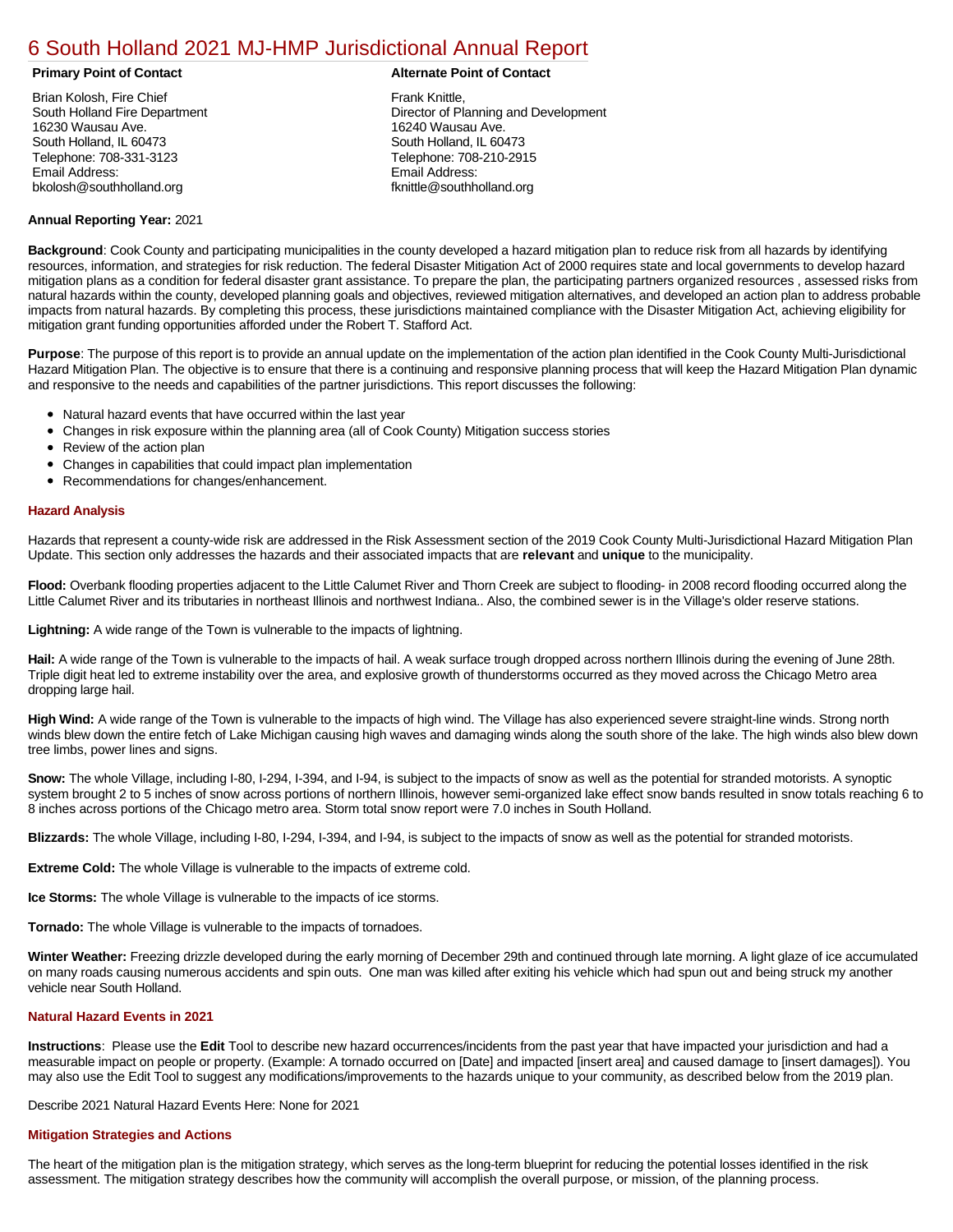#### **New Mitigation Actions**

Please submit **[None for 2021](https://integratedsolutions.wufoo.com/forms/mg21jvf0jn639o/)** 

# **Ongoing Mitigation Actions**

The following are ongoing actions. During the 2019 update, these "ongoing" mitigation actions and projects were modified and/or amended, as needed. Reviewers of this report should refer to the Hazard Mitigation Plan for more detailed descriptions of each action and the prioritization process. Address the following for each mitigation action:

- Was any element of the action carried out during the reporting period?
- If no action was completed, why?
- Is the timeline for implementation or the action still appropriate?
- If the action was completed, does it need to be changed or removed from the action plan?

| <b>TABLE: HAZARD MITIGATION ACTION PLAN MATRIX</b>                                        |             |                                                  |                                                    |                                                                                                                                           |                                                                                                                |                                                                                                                                            |                               |                                                            |  |
|-------------------------------------------------------------------------------------------|-------------|--------------------------------------------------|----------------------------------------------------|-------------------------------------------------------------------------------------------------------------------------------------------|----------------------------------------------------------------------------------------------------------------|--------------------------------------------------------------------------------------------------------------------------------------------|-------------------------------|------------------------------------------------------------|--|
|                                                                                           |             |                                                  | $N = New$<br>$C = Project Completed$               | <b>Completion status legend:</b><br><b>O</b> = Action Ongoing toward Completion<br>$R =$ Want Removed from Annex<br>$X = No$ Action Taken |                                                                                                                |                                                                                                                                            |                               |                                                            |  |
| 2021 Status                                                                               | 2020 Status | 2019 Status                                      | <b>Hazards</b><br><b>Mitigated</b>                 | <b>Objectives</b><br>Met                                                                                                                  | <b>Lead Agencies</b>                                                                                           | <b>Estimated Cost</b>                                                                                                                      | Sources of<br><b>Funding</b>  | <b>Timeline/Projected</b><br><b>Completion Date</b><br>(a) |  |
|                                                                                           |             |                                                  |                                                    |                                                                                                                                           | Action S7.1—Continue using the flood management committee as hazard advisory to the Village Board and public.  |                                                                                                                                            |                               |                                                            |  |
| <b>Status Description:</b>                                                                |             |                                                  |                                                    |                                                                                                                                           |                                                                                                                |                                                                                                                                            |                               |                                                            |  |
| $\circ$                                                                                   |             | Ongoing                                          | Flooding                                           | 3, 4, 5, 6, 8, 10,<br>12, 13                                                                                                              | <b>Building</b><br>Department                                                                                  | Low                                                                                                                                        | General<br>Revenue            | Short-term                                                 |  |
|                                                                                           |             |                                                  |                                                    |                                                                                                                                           |                                                                                                                | Action S7.2-Consider or maintain participation in incentive-based programs such as the Community Rating System, Tree City, and StormReady. |                               |                                                            |  |
| <b>Status Description:</b>                                                                |             |                                                  |                                                    |                                                                                                                                           |                                                                                                                |                                                                                                                                            |                               |                                                            |  |
| $\circ$                                                                                   |             | Ongoing                                          | All                                                | 3, 4, 5, 6, 7, 9,<br>10, 11, 13                                                                                                           | <b>Building</b><br>Department                                                                                  | Low                                                                                                                                        | General<br>Revenue            | Short-term                                                 |  |
|                                                                                           |             |                                                  |                                                    |                                                                                                                                           | Action S7.3-Review floodplain regulations to identify feasible enhancements to reduce future risk to flooding. |                                                                                                                                            |                               |                                                            |  |
| <b>Status Description:</b>                                                                |             |                                                  |                                                    |                                                                                                                                           |                                                                                                                |                                                                                                                                            |                               |                                                            |  |
| $\circ$                                                                                   |             | Ongoing                                          | Flooding                                           | 1, 3, 4, 9, 10,<br>12, 13                                                                                                                 | <b>Building</b><br>Department                                                                                  | Low                                                                                                                                        | General<br>Revenue            | Short-term                                                 |  |
|                                                                                           |             | Action S7.4-Update flood response plan annually. |                                                    |                                                                                                                                           |                                                                                                                |                                                                                                                                            |                               |                                                            |  |
| <b>Status Description:</b>                                                                |             |                                                  |                                                    |                                                                                                                                           |                                                                                                                |                                                                                                                                            |                               |                                                            |  |
| $\circ$                                                                                   |             | Ongoing                                          | Flooding,<br>Severe<br>Weather                     | 1, 5, 8, 9, 12                                                                                                                            | <b>Building/Fire</b><br>Department                                                                             | Low                                                                                                                                        | General<br>Revenue            | Short-term                                                 |  |
| Action S7.5-Provide mitigation rebates.                                                   |             |                                                  |                                                    |                                                                                                                                           |                                                                                                                |                                                                                                                                            |                               |                                                            |  |
| <b>Status Description:</b>                                                                |             |                                                  |                                                    |                                                                                                                                           |                                                                                                                |                                                                                                                                            |                               |                                                            |  |
| O                                                                                         |             | Ongoing                                          | Flooding-<br>Sewer<br>Backup,<br>Severe<br>Weather | 2                                                                                                                                         | <b>Building</b><br>Department                                                                                  | Medium                                                                                                                                     | General<br>Revenue            | Short-term                                                 |  |
| Action S7.6—Complete street and sewer repairs and conduct storm water system maintenance. |             |                                                  |                                                    |                                                                                                                                           |                                                                                                                |                                                                                                                                            |                               |                                                            |  |
| <b>Status Description:</b>                                                                |             |                                                  |                                                    |                                                                                                                                           |                                                                                                                |                                                                                                                                            |                               |                                                            |  |
| $\circ$                                                                                   |             | Ongoing                                          | Flooding                                           | 1, 2, 9, 12                                                                                                                               | <b>City Engineer</b>                                                                                           | High                                                                                                                                       | General<br>Revenue-<br>Grants | Long-term                                                  |  |
| Action S7.7-Complete special information projects.                                        |             |                                                  |                                                    |                                                                                                                                           |                                                                                                                |                                                                                                                                            |                               |                                                            |  |
| <b>Status Description:</b>                                                                |             |                                                  |                                                    |                                                                                                                                           |                                                                                                                |                                                                                                                                            |                               |                                                            |  |
| $\circ$                                                                                   |             | Ongoing                                          | All                                                | 6                                                                                                                                         | <b>Building</b><br>Department-<br>Fire<br>Department-<br><b>Public Works</b>                                   | Low                                                                                                                                        | General<br>Revenue-<br>Grants | Short-term                                                 |  |
| Action S7.8-Provide additional staff training.                                            |             |                                                  |                                                    |                                                                                                                                           |                                                                                                                |                                                                                                                                            |                               |                                                            |  |
| <b>Status Description:</b>                                                                |             |                                                  |                                                    |                                                                                                                                           |                                                                                                                |                                                                                                                                            |                               |                                                            |  |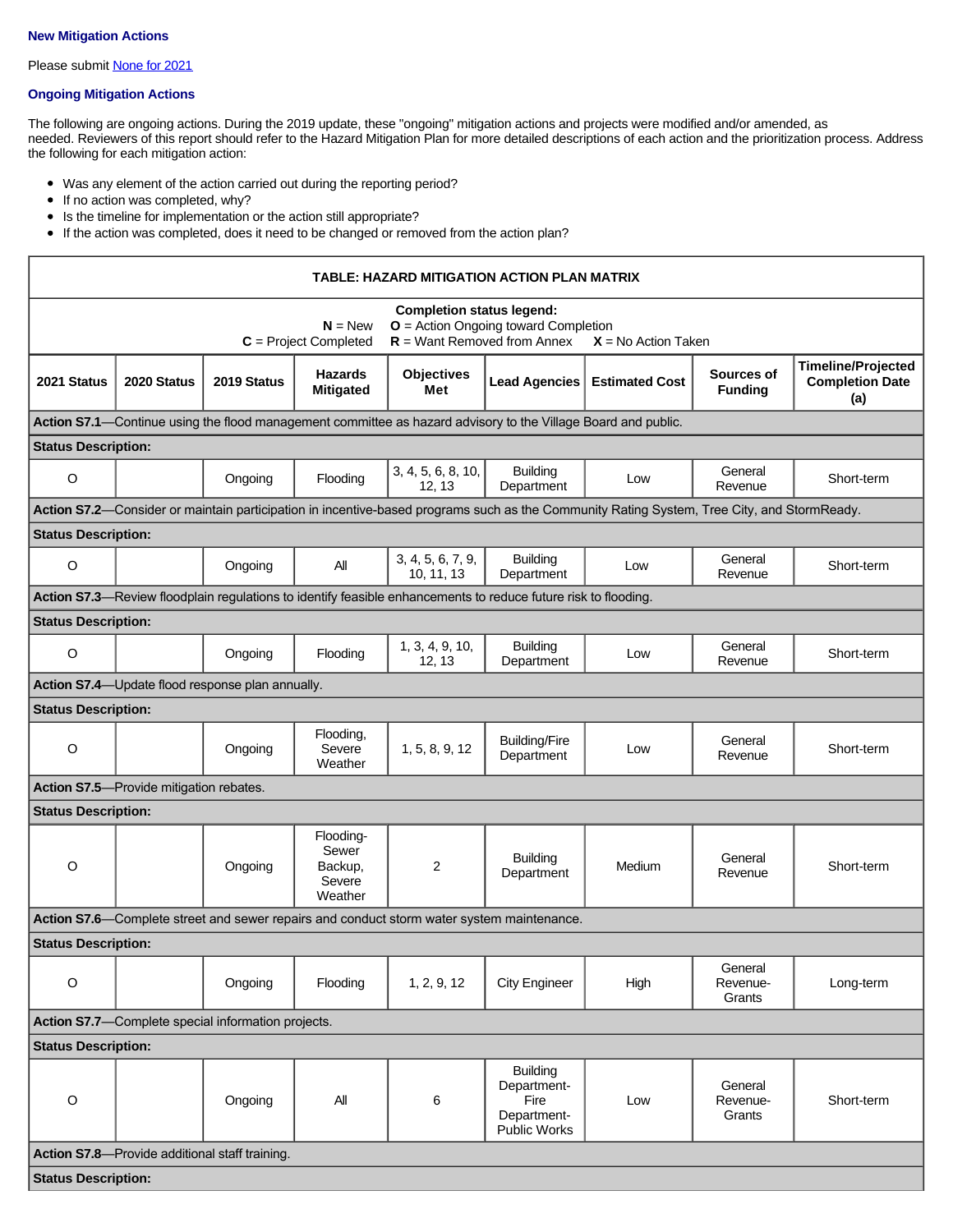| O                                                                                                                                           |  | Ongoing                                      | All                            | 1, 4, 6, 8, 10                                                                              | <b>Building</b><br>Department-<br>Fire<br>Department-<br><b>Public Works</b>                            | Low                                                                                                                                                  | General<br>Revenue-<br>Grants                                      | Short-term                |  |
|---------------------------------------------------------------------------------------------------------------------------------------------|--|----------------------------------------------|--------------------------------|---------------------------------------------------------------------------------------------|---------------------------------------------------------------------------------------------------------|------------------------------------------------------------------------------------------------------------------------------------------------------|--------------------------------------------------------------------|---------------------------|--|
|                                                                                                                                             |  |                                              |                                |                                                                                             |                                                                                                         | Action S7.9—Where appropriate, support retrofitting, purchase, or relocation of structures in hazard-prone areas to prevent future structure damage. |                                                                    |                           |  |
| <b>Status Description:</b>                                                                                                                  |  |                                              |                                |                                                                                             |                                                                                                         |                                                                                                                                                      |                                                                    |                           |  |
| O                                                                                                                                           |  | Ongoing                                      | All                            | 7, 13                                                                                       | Village of South<br>Holland                                                                             | High                                                                                                                                                 | <b>FEMA Hazard</b><br>Mitigation<br>Grants                         | Long-term                 |  |
|                                                                                                                                             |  |                                              |                                | Action S7.10-Continue to support the county-wide actions identified in this plan.           |                                                                                                         |                                                                                                                                                      |                                                                    |                           |  |
| <b>Status Description:</b>                                                                                                                  |  |                                              |                                |                                                                                             |                                                                                                         |                                                                                                                                                      |                                                                    |                           |  |
| O                                                                                                                                           |  | Ongoing                                      | ΑIΙ                            | All                                                                                         | Village of South<br>Holland                                                                             | Low                                                                                                                                                  | <b>General Fund</b>                                                | Short-and long-term       |  |
|                                                                                                                                             |  |                                              |                                | Action S7.11—Actively participate in the plan maintenance strategy identified in this plan. |                                                                                                         |                                                                                                                                                      |                                                                    |                           |  |
| <b>Status Description:</b>                                                                                                                  |  |                                              |                                |                                                                                             |                                                                                                         |                                                                                                                                                      |                                                                    |                           |  |
| $\circ$                                                                                                                                     |  | Ongoing                                      | All                            | 3, 4, 6                                                                                     | DHSEM, Village<br>of South<br>Holland                                                                   | Low                                                                                                                                                  | General Fund                                                       | Short-term                |  |
| requirements.                                                                                                                               |  |                                              |                                |                                                                                             |                                                                                                         | Action S7.12-Maintain good standing under the National Flood Insurance Program by implementing programs that meet and exceed the minimum NFIP        |                                                                    |                           |  |
| <b>Status Description:</b>                                                                                                                  |  |                                              |                                |                                                                                             |                                                                                                         |                                                                                                                                                      |                                                                    |                           |  |
| O                                                                                                                                           |  | Ongoing                                      | Flooding                       | 4, 6, 9                                                                                     | Village of South<br>Holland                                                                             | Low                                                                                                                                                  | <b>General Fund</b>                                                | Short-term and<br>ongoing |  |
|                                                                                                                                             |  |                                              |                                |                                                                                             | Action S7.13—Where feasible implement a program to record high water marks following high-water events. |                                                                                                                                                      |                                                                    |                           |  |
| <b>Status Description:</b>                                                                                                                  |  |                                              |                                |                                                                                             |                                                                                                         |                                                                                                                                                      |                                                                    |                           |  |
| $\circ$                                                                                                                                     |  | Ongoing                                      | Flooding,<br>Severe<br>Weather | 3, 6, 9                                                                                     | Village of South<br>Holland                                                                             | Medium                                                                                                                                               | General Fund:<br><b>FEMA Grant</b><br>Funds (Public<br>Assistance) | Long-term                 |  |
|                                                                                                                                             |  |                                              |                                |                                                                                             |                                                                                                         | Action S7.14—Integrate the Hazard Mitigation Plan into other plans, programs, or resources that dictate land use or redevelopment.                   |                                                                    |                           |  |
| <b>Status Description:</b>                                                                                                                  |  |                                              |                                |                                                                                             |                                                                                                         |                                                                                                                                                      |                                                                    |                           |  |
| O                                                                                                                                           |  | Ongoing                                      | All                            | 3, 4, 6, 10, 13                                                                             | Planning and<br>Development<br>Director                                                                 | Low                                                                                                                                                  | <b>General Fund</b>                                                | Short-term                |  |
|                                                                                                                                             |  | Action S7.15-Enhance Tornado Warning System. |                                |                                                                                             |                                                                                                         |                                                                                                                                                      |                                                                    |                           |  |
| <b>Status Description:</b>                                                                                                                  |  |                                              |                                |                                                                                             |                                                                                                         |                                                                                                                                                      |                                                                    |                           |  |
| O                                                                                                                                           |  | New                                          | Tornado                        | 5                                                                                           | Fire<br>Department                                                                                      | \$100,000;<br>Medium                                                                                                                                 | Grants, Federal<br>Fund                                            | Short-Term                |  |
|                                                                                                                                             |  |                                              |                                | Action S7-16-Increase drainage capacity to Elm St., Cherry St., Park Ln, and Maple St.      |                                                                                                         |                                                                                                                                                      |                                                                    |                           |  |
| <b>Status Description:</b>                                                                                                                  |  |                                              |                                |                                                                                             |                                                                                                         |                                                                                                                                                      |                                                                    |                           |  |
| $\circ$                                                                                                                                     |  | New                                          | Flood                          | 2, 9                                                                                        | <b>Public Works</b>                                                                                     | \$1,800,000; High                                                                                                                                    | General<br>Fund/Grants                                             | Long-Term                 |  |
| Action S7-17—Increase flowage of stormwater on 170th Street between Cottage Grove and Parkside.                                             |  |                                              |                                |                                                                                             |                                                                                                         |                                                                                                                                                      |                                                                    |                           |  |
| <b>Status Description:</b>                                                                                                                  |  |                                              |                                |                                                                                             |                                                                                                         |                                                                                                                                                      |                                                                    |                           |  |
| O                                                                                                                                           |  | New                                          | Flood                          | 2, 9, 12                                                                                    | <b>Public Works</b>                                                                                     | \$700,000; High                                                                                                                                      | General<br>Funds/Grants                                            | Long-Term                 |  |
| Action S7-18-Reconstruction of Thorn Ditch and Pioneer Park to allow increase of water flowage and capacity of water retention.             |  |                                              |                                |                                                                                             |                                                                                                         |                                                                                                                                                      |                                                                    |                           |  |
| <b>Status Description:</b>                                                                                                                  |  |                                              |                                |                                                                                             |                                                                                                         |                                                                                                                                                      |                                                                    |                           |  |
| O                                                                                                                                           |  | New                                          | Flood                          | 2, 9, 12                                                                                    | <b>Public Works</b>                                                                                     | \$650,000; High                                                                                                                                      | General<br>Funds/Grants                                            | Long-Term                 |  |
| Action S7-19-Remove all asphalt at Gouwens Park and replace with easy drainage material (drain-thru).                                       |  |                                              |                                |                                                                                             |                                                                                                         |                                                                                                                                                      |                                                                    |                           |  |
| <b>Status Description:</b>                                                                                                                  |  |                                              |                                |                                                                                             |                                                                                                         |                                                                                                                                                      |                                                                    |                           |  |
| $\circ$                                                                                                                                     |  | <b>New</b>                                   | Flood                          | 3, 13                                                                                       | <b>Public Works</b>                                                                                     | \$600,000; High                                                                                                                                      | General<br>Funds/Grants                                            | Long-Term                 |  |
| Action S7-20-Increase storm capacity and reroute storm drainage to larger detention area. In the area of East 160th Pl. and University Ave. |  |                                              |                                |                                                                                             |                                                                                                         |                                                                                                                                                      |                                                                    |                           |  |